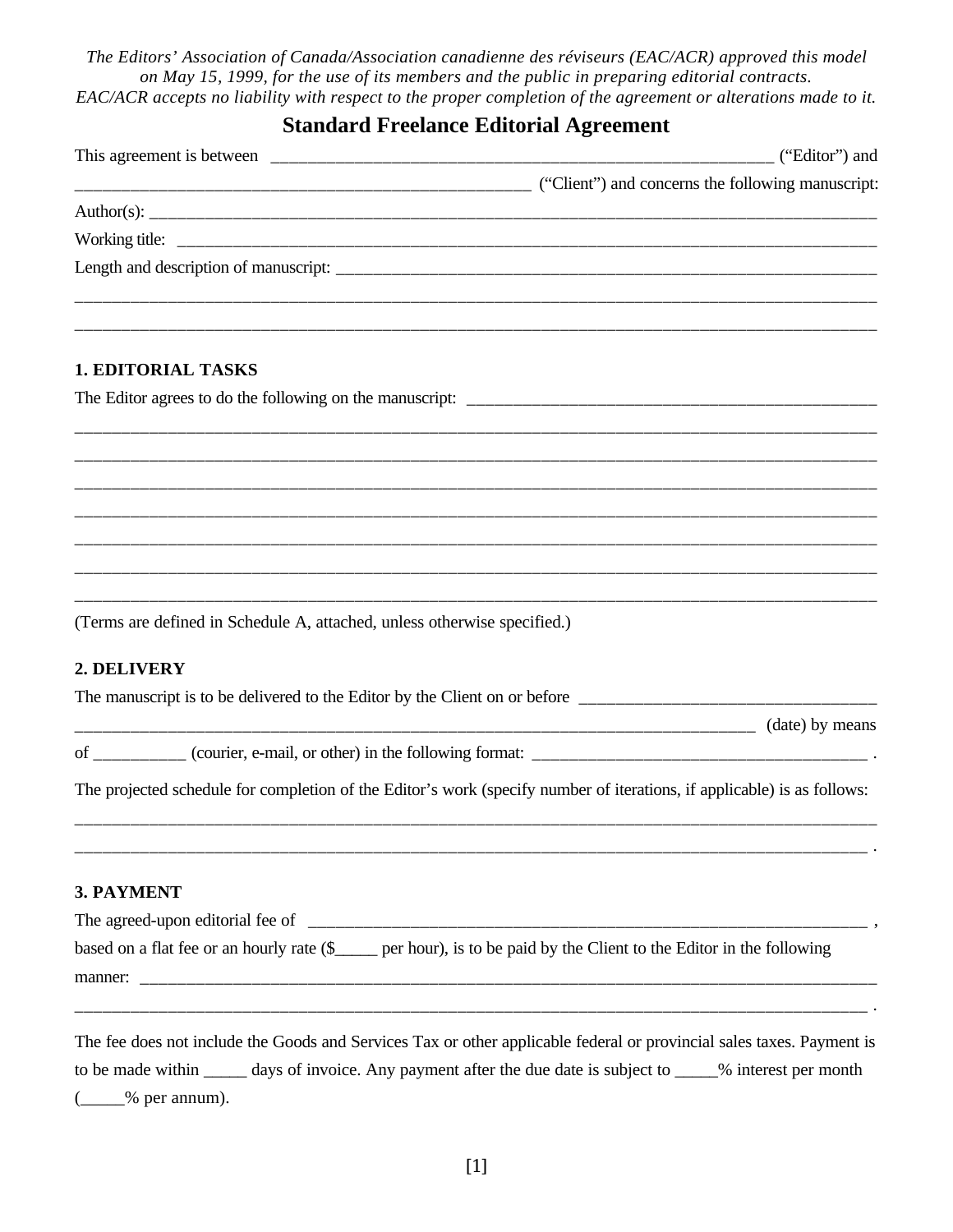The Client will reimburse the Editor for direct expenses incurred in fulfilling this agreement, including:

- photocopying • inputting
- 
- printouts • long-distance calls
- parking
- couriers and postage
- travel

• \_\_\_\_\_\_\_\_\_\_\_\_\_\_\_\_\_\_\_\_\_\_

#### **4. TERMINATION**

This agreement may be terminated by either party in the event of material change of circumstance, with \_\_\_\_\_ days' notice sent in writing to the other party at the address shown below. If the Editor terminates the agreement, the Editor will be paid by the Client for work done up to the date of termination. If the Client terminates the agreement, the Editor will be paid by the Client for the work done until termination or , whichever amount is greater.

#### **5. SPECIAL CLAUSES**

| The editorial credit line shall read |                                 |
|--------------------------------------|---------------------------------|
|                                      | _, at the option of the Editor. |
| Other                                |                                 |
|                                      |                                 |
|                                      |                                 |

#### **6. INDEMNITY**

Editing is intrinsically a process of offering advice and suggestions to the Author and Client. In addition to offering such advice and suggestions, the Editor's responsibility is limited to notifying the Client of any unresolved differences with the Author before the work proceeds to the next stage of production. While the Editor will make every effort to bring questionable material to the attention of the Client, the Client agrees to indemnify and save harmless the Editor from any and all claims or demands, including legal fees, arising out of any alleged libel or copyright infringement committed by the Author or Client in creating the work.

#### **7. APPLICABLE LAWS**

The terms of this agreement shall be interpreted according to the laws of (province or territory).

In Québec only: *Les parties aux présentes consentent à ce que celles-ci soient rédigées en langue anglaise* (the parties agree that the agreement be written in English).

This contract may be changed only by written agreement between the Editor and the Client.

Signed by the parties to this agreement on \_\_\_\_\_\_\_\_\_\_\_\_\_\_\_\_\_\_\_\_\_\_\_\_\_\_\_\_\_ (date).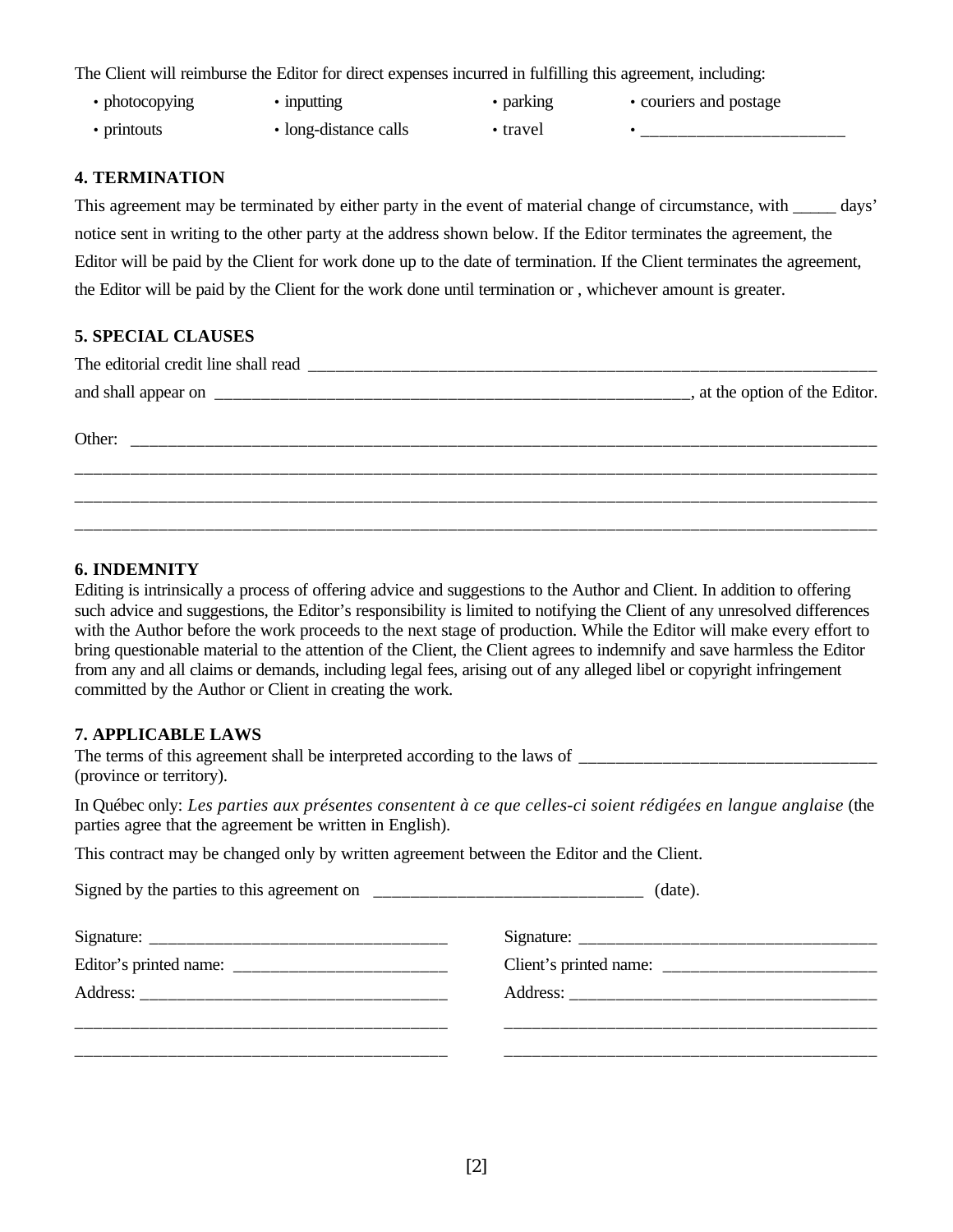# **Schedule A**

### **Definitions of Terms**

**Developmental/Project Editing.** Co-ordinating and editing a project from proposal or rough manuscript to final manuscript, incorporating input from authors, consultants, or reviewers. Does not include the following unless specified:

- budgeting
- hiring
- design supervision
- production co-ordination

**Rewriting.** Creating a new manuscript or parts of a manuscript on the basis of content and research supplied by Author. Does not include the following unless specified:

• research • writing original material

**Substantive/Structural Editing.** Clarifying or reorganizing a manuscript for content and structure. Does not include the following unless specified:

• research

- writing original material
- negotiating changes with Author

*Note: The agreement should specify whether changes are to be suggested or drafted; if the latter, it should specify whether changes are to be made to hard copy or to the electronic manuscript.*

**Stylistic Editing.** Clarifying meaning, eliminating jargon, polishing language, and other non-mechanical line-by-line editing. Does not include the following unless specified:

• checking or correcting reading level

• negotiating changes with Author

• creating or recasting tables or figures

*Note: The agreement should specify whether changes are to be suggested or drafted; if the latter, it should specify whether changes are to be made to hard copy or to the electronic manuscript.*

**Copy Editing.** Editing for grammar, usage, spelling, punctuation, and other mechanics of style; checking for consistency of mechanics and for internal consistency of facts; inserting head levels and approximate placement of art; editing tables, figures, and lists; notifying Designer of any unusual production requirements. Does not include the following unless specified:

• Canadianizing

- metrication
- providing or editing art manuscript
- providing or changing system of citations
- editing index
- writing or editing captions or credit lines
- writing running heads
- obtaining or listing permissions needed
- providing front matter (prelims), cover copy, or CIP data
- editing preface or foreword
- negotiating changes with Author
- seeking approvals from clients' representatives

*Notes: The agreement should specify whether changes are to be made to hard copy, to the electronic manuscript, or to both.*

*"Copy editing" is often loosely used to include stylistic and even structural editing, fact checking, and mark-up. It is not so used in this agreement. These other tasks must be specified.*

**Mark-Up/Electronic Coding/Tagging.** Inserting codes to manuscript, either on hard copy or electronically, to indicate design elements. Does not include the following unless specified:

• creating design in the electronic file • creating art

**Fact Checking/Citation Checking/Reference Checking.** Checking accuracy of facts and quotes by reference to original sources used by Author or to other reference sources.

**Indexing.** Producing a key to the contents of a work. Includes reading and analyzing the work; choosing subjects, concepts, and other elements that together form a systematic guide to the information contained in the work; arranging these elements into entries consisting of headings and subheadings and their locators (for example, page numbers); and arranging the entries alphabetically or in some other searchable order.

*Note: The agreement should specify whether the Client will provide a style sheet.*